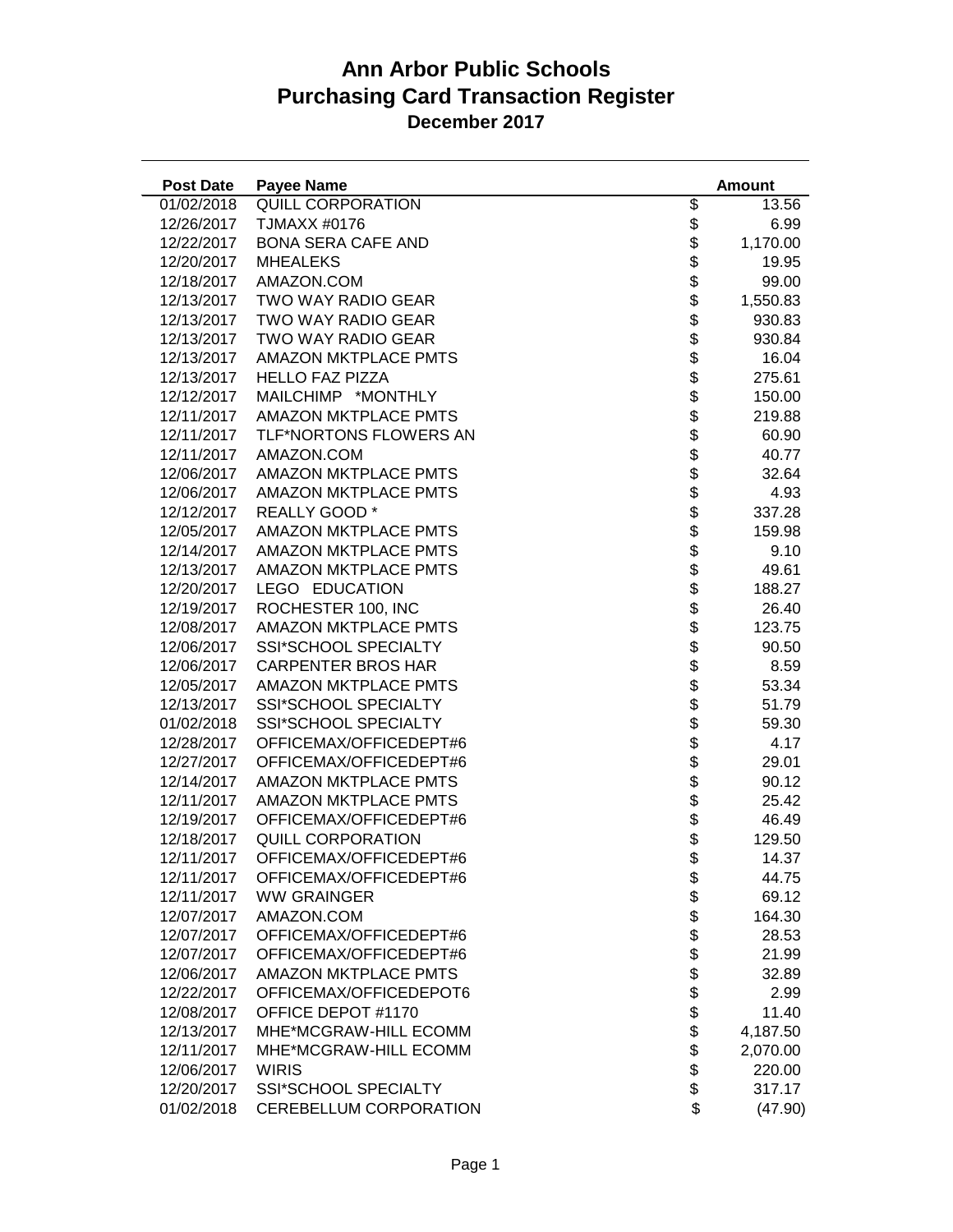| <b>Post Date</b> | <b>Payee Name</b>                 |                              | <b>Amount</b> |
|------------------|-----------------------------------|------------------------------|---------------|
| 12/08/2017       | <b>AMAZON MKTPLACE PMTS</b>       | \$                           | 26.67         |
| 12/18/2017       | <b>AMAZON MKTPLACE PMTS</b>       | \$                           | 86.52         |
| 12/26/2017       | MEIJER INC #64<br>Q <sub>01</sub> |                              | 17.97         |
| 12/22/2017       | OFFICEMAX/OFFICEDEPT#6            |                              | 5.98          |
| 12/22/2017       | OFFICEMAX/OFFICEDEPT#6            | <b>888888888</b>             | 222.15        |
| 12/11/2017       | OFFICEMAX/OFFICEDEPT#6            |                              | 320.17        |
| 12/11/2017       | MEIJER INC #173<br>Q01            |                              | 87.43         |
| 12/13/2017       | OFFICEMAX/OFFICEDEPOT             |                              | 59.90         |
| 12/11/2017       | <b>AMAZON MKTPLACE PMTS</b>       |                              | 18.99         |
| 12/18/2017       | PAYPAL *WASH ISD                  |                              | 20.00         |
| 12/12/2017       | PAYPAL *WASH ISD                  |                              | 20.00         |
| 12/08/2017       | CROWNE PLAZA LANSING W            |                              | 432.38        |
| 12/08/2017       | CROWNE PLAZA LANSING W            | $\ddot{\$}$                  | (23.88)       |
| 12/08/2017       | PAYPAL *WASH ISD                  |                              | 20.00         |
| 12/06/2017       | CROWNE PLAZA LANSING W            |                              | 445.76        |
| 12/05/2017       | PAYPAL *WASH ISD                  |                              | 25.00         |
| 12/14/2017       | PAYPAL *MEMSPA                    |                              | (349.00)      |
| 12/18/2017       | PAYPAL *WASH ISD                  |                              | 20.00         |
| 12/20/2017       | <b>NASP</b>                       |                              | 1,149.00      |
| 12/22/2017       | <b>NASP</b>                       |                              | 269.00        |
| 12/22/2017       | SQ *SQ *IB SCHOOLS OF             |                              | 150.00        |
| 12/26/2017       | <b>EMBASSY SUITES DWNTWN</b>      |                              | 230.54        |
| 12/26/2017       | <b>EMBASSY SUITES DWNTWN</b>      |                              | 316.24        |
| 12/26/2017       | <b>EMBASSY SUITES DWNTWN</b>      |                              | 230.54        |
| 12/21/2017       | METRO DELIVERY00 OF 00            |                              | 42.32         |
| 12/08/2017       | <b>MARRIOTT ANN ARBOR</b>         |                              | 400.00        |
| 12/12/2017       | REI*GREENWOODHEINEMANN            |                              | 25.00         |
| 12/11/2017       | AMAZON.COM                        |                              | 41.98         |
| 12/26/2017       | <b>VEX ROBOTICS INC</b>           |                              | 274.95        |
| 12/19/2017       | <b>AMAZON MKTPLACE PMTS</b>       |                              | 75.42         |
| 12/14/2017       | <b>AMAZON MKTPLACE PMTS</b>       |                              | 32.99         |
| 12/11/2017       | AMAZON.COM                        |                              | 155.98        |
| 12/22/2017       | PRODUCTION TOOL SUPPLY            | \$<br>\$                     | 97.82         |
| 12/08/2017       | <b>CUSTOMINK LLC</b>              | \$                           | (10.00)       |
| 12/08/2017       | <b>CUSTOMINK LLC</b>              | \$                           | (20.00)       |
| 12/06/2017       | <b>CUSTOMINK LLC</b>              |                              | 37.20         |
| 12/06/2017       | <b>CUSTOMINK LLC</b>              |                              | 108.57        |
| 12/08/2017       | <b>AMAZON MKTPLACE PMTS</b>       |                              | 188.38        |
| 12/07/2017       | <b>AMAZON MKTPLACE PMTS</b>       |                              | 27.08         |
| 12/11/2017       | <b>MARRIOTT ANN ARBOR</b>         |                              | (748.50)      |
| 12/08/2017       | <b>MARRIOTT ANN ARBOR</b>         |                              | 2,325.50      |
| 12/18/2017       | <b>MARRIOTT ANN ARBOR</b>         |                              | 973.60        |
| 12/15/2017       | OFFICEMAX/OFFICEDEPT#6            |                              | 14.18         |
| 12/05/2017       | AMAZON.COM                        | \$\$\$\$\$\$\$\$\$\$\$\$\$\$ | 26.70         |
| 12/22/2017       | <b>AMAZON MKTPLACE PMTS</b>       |                              | 40.00         |
| 12/07/2017       | AMAZON.COM                        |                              | 21.19         |
| 12/11/2017       | USPS PO 2502807500                |                              | 6.65          |
| 12/21/2017       | NICOLA'S BOOKS                    | \$                           | 8.97          |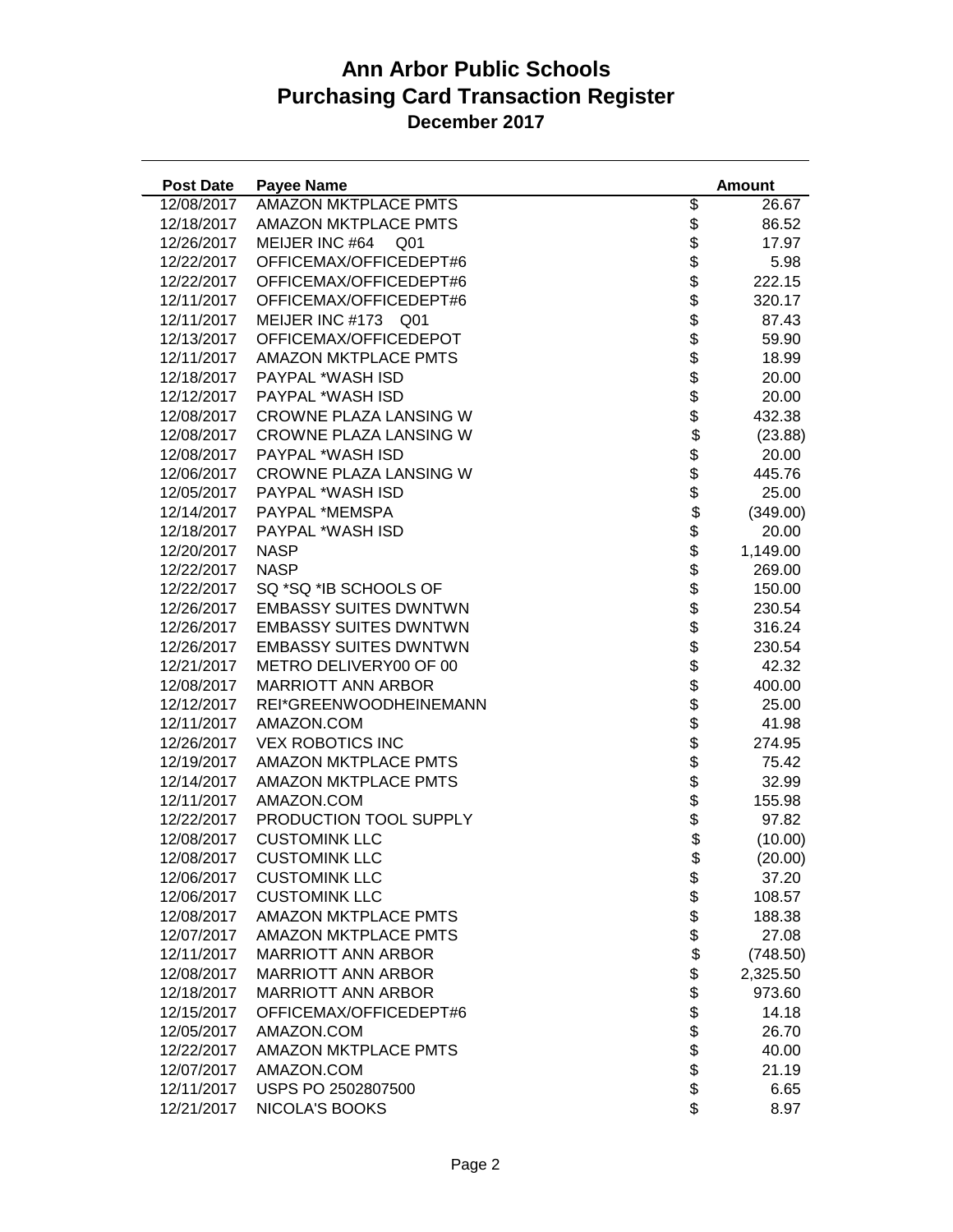| <b>Post Date</b> | <b>Payee Name</b>                 |                                            | <b>Amount</b> |
|------------------|-----------------------------------|--------------------------------------------|---------------|
| 12/18/2017       | PANERA BREAD #600874              | \$                                         | 62.58         |
| 12/15/2017       | OFFICEMAX/OFFICEDEPT#6            | \$                                         | 15.90         |
| 12/15/2017       | OFFICEMAX/OFFICEDEPT#6            |                                            | 30.27         |
| 12/11/2017       | OFFICEMAX/OFFICEDEPT#6            |                                            | 62.41         |
| 12/20/2017       | SSI*SCHOOL SPECIALTY              | \$\$\$\$\$\$\$\$\$\$\$\$                   | 81.97         |
| 12/14/2017       | OFFICEMAX/OFFICEDEPT#6            |                                            | 21.90         |
| 12/08/2017       | LOVE AND LOGIC INSTITU            |                                            | 230.58        |
| 12/15/2017       | <b>AMAZON MKTPLACE PMTS</b>       |                                            | 49.34         |
| 12/15/2017       | <b>AMAZON MKTPLACE PMTS</b>       |                                            | 54.84         |
| 12/14/2017       | <b>AMAZON MKTPLACE PMTS</b>       |                                            | 49.98         |
| 12/14/2017       | <b>AMAZON MKTPLACE PMTS</b>       |                                            | 43.22         |
| 12/08/2017       | USPS PO 2502820113                |                                            | 6.65          |
| 12/11/2017       | USPS PO 2502800106                |                                            | 518.25        |
| 12/18/2017       | <b>AMAZON MKTPLACE PMTS</b>       | $\dot{\$}$                                 | 314.90        |
| 12/08/2017       | PANERA BREAD #600874              |                                            | 52.76         |
| 12/06/2017       | OFFICEMAX/OFFICEDEPT#6            |                                            | (27.18)       |
| 12/21/2017       | RPS ANN ARBOR-METERQ02            |                                            | 2.40          |
| 12/20/2017       | RPS ANN ARBOR-METERQ02            |                                            | 2.40          |
| 12/18/2017       | RPS ANN ARBOR-METERQ02            |                                            | 2.10          |
| 12/19/2017       | <b>MSBO</b>                       |                                            | 320.00        |
| 12/21/2017       | <b>AVALON CAFE</b>                |                                            | 5.04          |
| 12/18/2017       | SQU*SQ *SWEETWATERS WA            |                                            | 3.87          |
| 12/12/2017       | SQU*SQ *MORGAN & YORK             |                                            | 32.25         |
| 12/21/2017       | OFFICEMAX/OFFICEDEPT#6            | \$\$\$\$\$\$\$\$\$\$\$\$\$\$\$\$\$\$\$\$\$ | 35.49         |
| 01/02/2018       | QUILL CORPORATION                 |                                            | 10.50         |
| 12/29/2017       | QUILL CORPORATION                 |                                            | 40.20         |
| 12/29/2017       | QUILL CORPORATION                 |                                            | 3.96          |
| 12/27/2017       | QUILL CORPORATION                 |                                            | 13.80         |
| 12/26/2017       | STAPLS7189153539000001            |                                            | 156.01        |
| 12/26/2017       | OFFICEMAX/OFFICEDEPT#6            |                                            | 16.41         |
| 12/22/2017       | OFFICEMAX/OFFICEDEPT#6            |                                            | 22.62         |
| 12/21/2017       | OFFICEMAX/OFFICEDEPT#6            |                                            | 132.52        |
| 12/08/2017       | OFFICE DEPOT #1080                | \$<br>\$                                   | 5.99          |
| 12/08/2017       | OFFICE DEPOT #1170                | $\ddot{\$}$                                | 15.19         |
| 12/07/2017       | OFFICEMAX/OFFICEDEPT#6            |                                            | (9.80)        |
| 12/06/2017       | OFFICEMAX/OFFICEDEPT#6            | \$                                         | (26.64)       |
| 12/26/2017       | <b>VARIDESK</b>                   |                                            | 790.00        |
| 12/22/2017       | <b>SCHOOL HEALTH CORP</b>         |                                            | 20.72         |
| 12/22/2017       | <b>MFASCO HEALTH &amp; SAFETY</b> |                                            | 1,182.10      |
| 12/22/2017       | <b>SCHOOL HEALTH CORP</b>         |                                            | 303.23        |
| 12/20/2017       | <b>AMAZON MKTPLACE PMTS</b>       |                                            | 124.95        |
| 12/11/2017       | PAYPAL *NASSLEO                   |                                            | 75.00         |
| 12/11/2017       | <b>ATT*BILL PAYMENT</b>           |                                            | 190.47        |
| 12/26/2017       | <b>LIBERTY ENVIRONMENTALI</b>     | \$\$\$\$\$\$\$\$\$\$\$\$                   | 2,100.00      |
| 12/13/2017       | NATIONAL ENERGY CONTRO            |                                            | 164.03        |
| 12/19/2017       | AUTO DOOR HARDWARE                |                                            | 970.17        |
| 12/07/2017       | <b>MADISON ELECTRIC COMPA</b>     |                                            | 628.21        |
| 12/18/2017       | TRANE SUPPLY-113416               | \$                                         | 403.78        |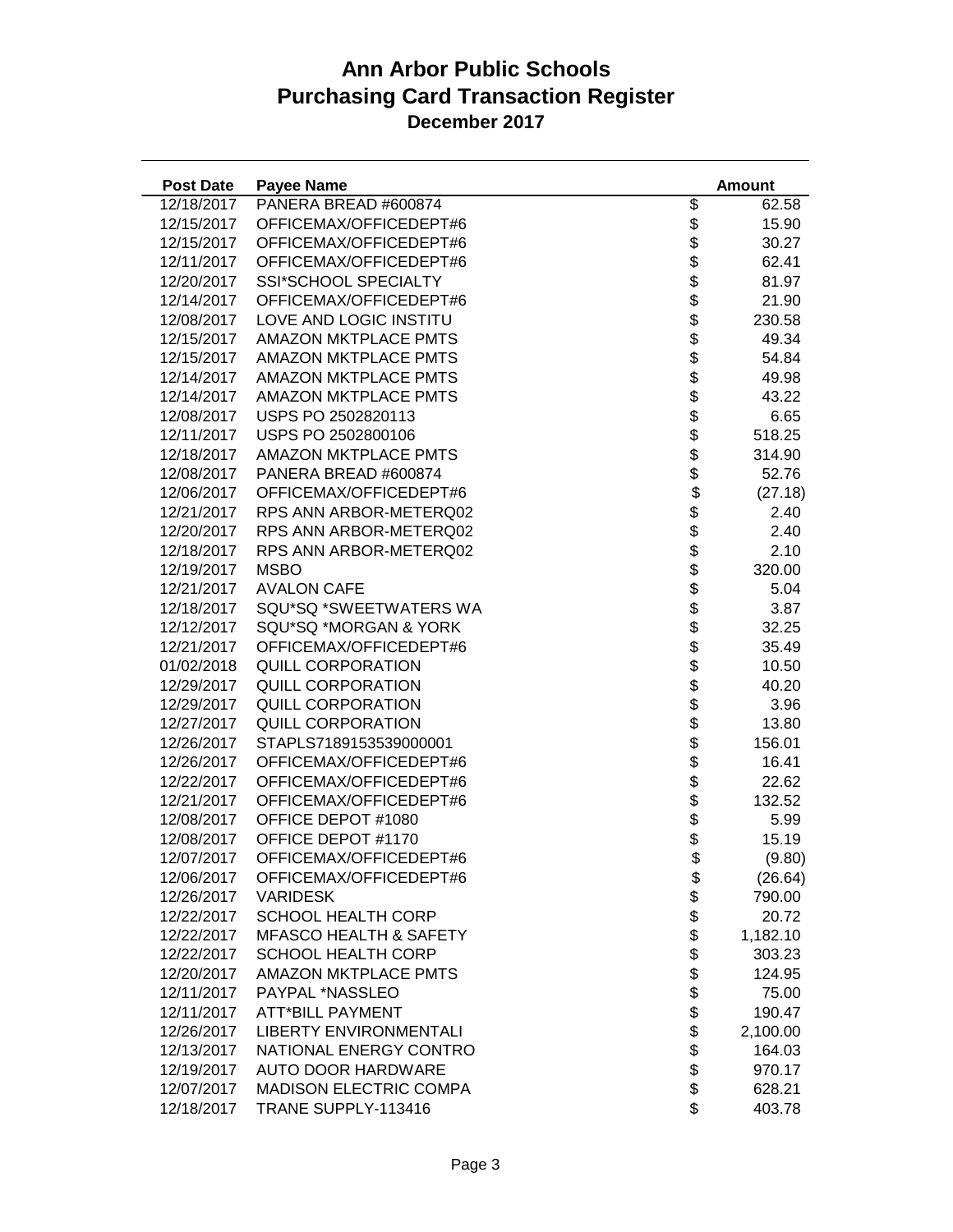| <b>Post Date</b> | <b>Payee Name</b>             |                            | <b>Amount</b> |
|------------------|-------------------------------|----------------------------|---------------|
| 12/18/2017       | NATIONAL ENERGY CONTRO        | \$                         | 249.72        |
| 12/20/2017       | <b>SENJU SPRINKLER</b>        | \$                         | 114.87        |
| 12/13/2017       | NATIONAL ENERGY CONTRO        |                            | 233.23        |
| 12/27/2017       | JPW INDUSTRIES INC            |                            | 38.41         |
| 12/13/2017       | JOHNSTONE SUPPLY AA           | \$\$\$\$\$\$\$\$\$\$\$\$\$ | 754.60        |
| 12/14/2017       | BEHLER YOUNG COMPANY A        |                            | 288.26        |
| 12/18/2017       | <b>CURRENT ELECTRIC MOTOR</b> |                            | 346.00        |
| 12/29/2017       | <b>VARSITY FORD</b>           |                            | 37.90         |
| 01/04/2018       | <b>SS STORAGE - ANN ARBOR</b> |                            | 147.00        |
| 12/15/2017       | FIVE STAR STORE IT LOH        |                            | 1,111.50      |
| 12/08/2017       | STADIUM HARDWARE              |                            | 19.56         |
| 12/08/2017       | STADIUM HARDWARE              |                            | 43.36         |
| 12/21/2017       | ALRO STEEL CORPORATION        |                            | 13.83         |
| 12/12/2017       | <b>WW GRAINGER</b>            |                            | 465.14        |
| 12/12/2017       | <b>WW GRAINGER</b>            |                            | 1,538.54      |
| 12/08/2017       | <b>WW GRAINGER</b>            |                            | 2.92          |
| 12/06/2017       | <b>MADISON ELECTRIC COMPA</b> |                            | 329.57        |
| 01/02/2018       | SHERWIN WILLIAMS 70118        |                            | 41.44         |
| 12/08/2017       | <b>WW GRAINGER</b>            |                            | 71.56         |
| 12/29/2017       | <b>MADISON ELECTRIC COMPA</b> |                            | 268.40        |
| 12/14/2017       | <b>WW GRAINGER</b>            |                            | 92.57         |
| 12/07/2017       | JOHNSTONE SUPPLY AA           |                            | 853.75        |
| 12/08/2017       | <b>WW GRAINGER</b>            |                            | 392.58        |
| 12/22/2017       | <b>GROSS ELECTRIC INC AA</b>  |                            | 107.34        |
| 12/19/2017       | <b>MADISON ELECTRIC COMPA</b> |                            | 204.48        |
| 12/19/2017       | <b>MADISON ELECTRIC COMPA</b> |                            | 37.70         |
| 12/05/2017       | <b>MADISON ELECTRIC COMPA</b> |                            | 242.74        |
| 12/07/2017       | <b>MADISON ELECTRIC COMPA</b> |                            | 25.92         |
| 12/19/2017       | <b>MADISON ELECTRIC COMPA</b> |                            | 237.38        |
| 12/21/2017       | <b>MADISON ELECTRIC COMPA</b> |                            | 203.48        |
| 12/22/2017       | STADIUM HARDWARE              |                            | 51.95         |
| 12/22/2017       | SHERWIN WILLIAMS 70118        |                            | 62.16         |
| 12/05/2017       | <b>MADISON ELECTRIC COMPA</b> |                            | 62.35         |
| 01/03/2018       | <b>MADISON ELECTRIC COMPA</b> |                            | 378.00        |
| 12/26/2017       | MADISON ELECTRIC COMPA        | \$                         | 83.48         |
| 12/26/2017       | <b>MADISON ELECTRIC COMPA</b> | \$                         | 110.56        |
| 12/07/2017       | <b>MADISON ELECTRIC COMPA</b> |                            | 120.31        |
| 12/22/2017       | LOWES #00734*                 |                            | 189.00        |
| 12/18/2017       | <b>MADISON ELECTRIC COMPA</b> |                            | 88.25         |
| 12/14/2017       | <b>STADIUM HARDWARE</b>       |                            | 32.54         |
| 12/14/2017       | <b>EXFIL CAMFIL MI</b>        |                            | 221.00        |
| 12/14/2017       | <b>MADISON ELECTRIC COMPA</b> | \$\$\$\$\$\$\$\$\$\$\$\$   | 136.24        |
| 12/14/2017       | <b>WW GRAINGER</b>            |                            | 128.08        |
| 12/08/2017       | OFFICEMAX/OFFICEDEPOT6        |                            | 15.89         |
| 12/08/2017       | OFFICEMAX/OFFICEDEPT#6        |                            | 7.37          |
| 12/20/2017       | <b>QUILL CORPORATION</b>      |                            | 162.33        |
| 12/14/2017       | OFFICE DEPOT #1170            |                            | 4.67          |
| 12/14/2017       | OFFICEMAX/OFFICEDEPT#6        | \$                         | 16.49         |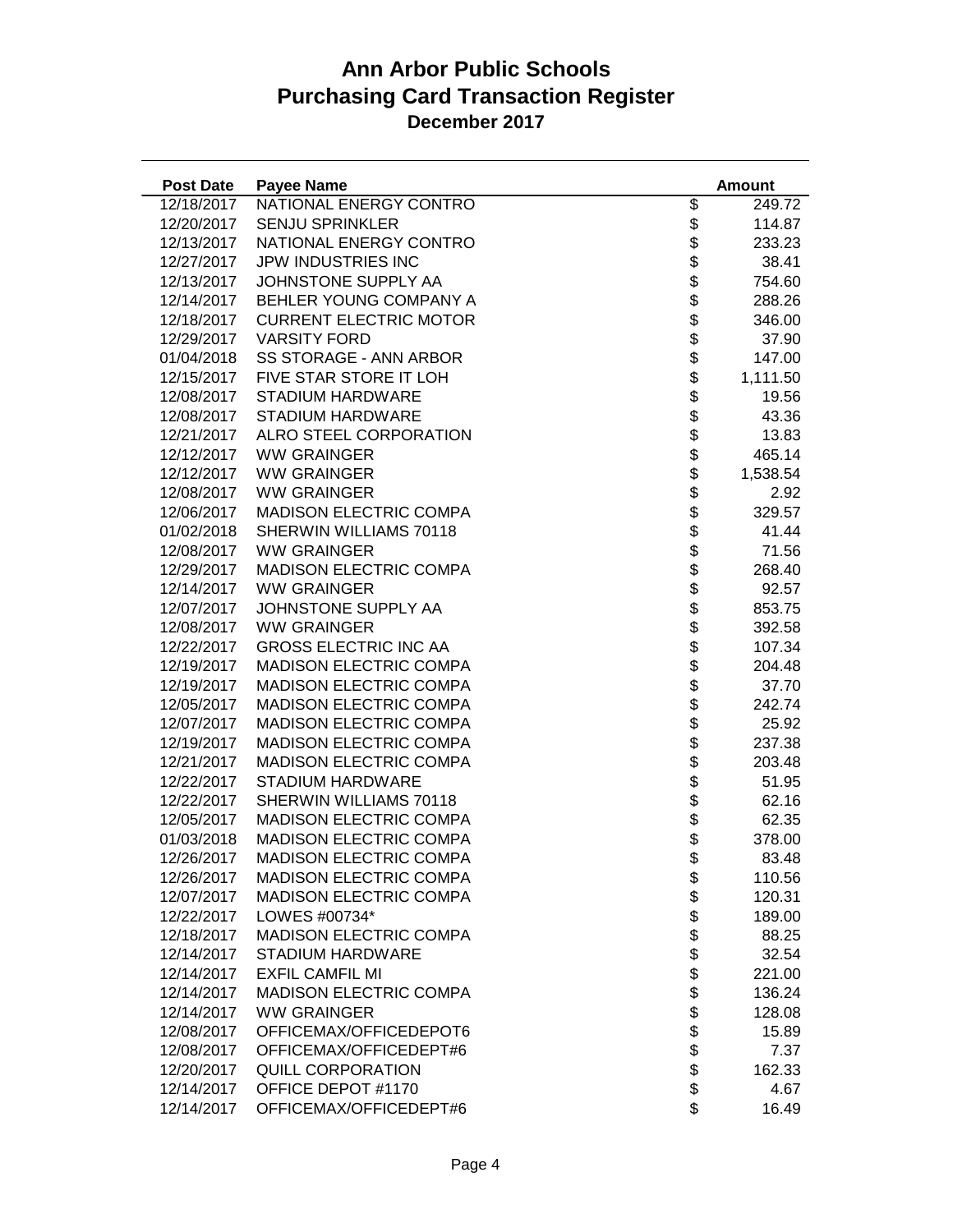| <b>Post Date</b> | <b>Payee Name</b>                 |                            | <b>Amount</b> |
|------------------|-----------------------------------|----------------------------|---------------|
| 12/14/2017       | OFFICEMAX/OFFICEDEPT#6            | \$                         | 71.82         |
| 12/08/2017       | <b>MADISON ELECTRIC COMPA</b>     | \$                         | 192.97        |
| 12/08/2017       | <b>WW GRAINGER</b>                | \$                         | 4.43          |
| 12/07/2017       | <b>MADISON ELECTRIC COMPA</b>     | \$                         | 242.74        |
| 12/13/2017       | THERMALNETICS, INC.               | $\ddot{\$}$                | 448.44        |
| 12/11/2017       | FIFE PEARCE ELECTR                | $\ddot{\$}$                | 5,162.50      |
| 12/13/2017       | JOHNSTONE SUPPLY AA               |                            | 2,133.90      |
| 12/14/2017       | <b>WW GRAINGER</b>                |                            | 916.76        |
| 12/18/2017       | <b>CURRENT ELECTRIC MOTOR</b>     |                            | 619.00        |
| 12/13/2017       | CDW GOVT #LCJ5733                 |                            | 174.86        |
| 12/12/2017       | <b>AMAZON MKTPLACE PMTS</b>       |                            | 5.99          |
| 12/11/2017       | AMAZON.COM                        |                            | 36.60         |
| 12/08/2017       | B&H PHOTO 800-606-696             |                            | 59.90         |
| 12/15/2017       | OFFICEMAX/OFFICEDEPT#6            |                            | 16.79         |
| 12/15/2017       | OFFICEMAX/OFFICEDEPT#6            | <b>おおおおおおおおおお</b>          | 10.78         |
| 12/14/2017       | OFFICEMAX/OFFICEDEPT#6            |                            | 185.42        |
| 01/04/2018       | <b>AMAZON WEB SERVICES</b>        |                            | 23.67         |
| 12/13/2017       | <b>MILES OF GOLF</b>              |                            | 190.00        |
| 12/07/2017       | <b>MSBO</b>                       |                            | 143.00        |
| 12/07/2017       | <b>SSI*SCHOOL SPECIALTY</b>       |                            | 258.20        |
| 12/18/2017       | OFFICEMAX/OFFICEDEPT#6            |                            | 16.99         |
| 01/02/2018       | FACEBK *ENK4ZEAPQ2                |                            | 2.70          |
| 01/02/2018       | FACEBK *YNK4ZEAPQ2                |                            | 10.78         |
| 12/22/2017       | MAILCHIMP *MONTHLY                |                            | 150.00        |
| 12/13/2017       | 4IMPRINT                          |                            | 606.67        |
| 12/21/2017       | <b>U-HAUL STATE ST CTR</b>        |                            | 56.28         |
| 12/26/2017       | PANERA BREAD #600874              |                            | 113.62        |
| 12/18/2017       | KROGER #688                       |                            | 10.49         |
| 12/26/2017       | KROGER #688                       |                            | 21.80         |
| 12/26/2017       | COTTAGE INN PIZZA - AN            |                            | 34.98         |
| 12/26/2017       | COTTAGE INN PIZZA - AN            |                            | 34.98         |
| 12/18/2017       | KROGER #688                       | \$                         | 30.45         |
| 12/11/2017       | STAPLS7187774345000002            | $\ddot{\$}$                | 13.19         |
| 01/02/2018       | <b>STAPLES</b><br>00115642        | \$                         | 69.46         |
| 12/13/2017       | JOANN STORES #176                 | \$                         | 11.97         |
| 12/12/2017       | WM SUPERCENTER #2872              |                            | 30.24         |
| 12/07/2017       | MEIJER INC #64<br>Q <sub>01</sub> |                            | 96.44         |
| 12/29/2017       | <b>SPORTS IMPORTS INC</b>         |                            | 317.00        |
| 12/21/2017       | CITGO-STATE PETRO INC             |                            | 6.00          |
| 12/11/2017       | RAWLINGS.COM                      |                            | 133.24        |
| 12/13/2017       | PAYPAL *BLUEBERRY                 |                            | 17.99         |
| 12/07/2017       | <b>CROWN AWARDS INC</b>           |                            | 129.85        |
| 12/13/2017       | OFFICEMAX/OFFICEDEPOT6            |                            | 24.20         |
| 12/11/2017       | OFFICEMAX/OFFICEDEPOT6            |                            | 48.40         |
| 12/14/2017       | MUSIC TOGETHER LLC                | \$\$\$\$\$\$\$\$\$\$\$\$\$ | 2,054.38      |
| 12/12/2017       | <b>JACKSON SERVICE COMPAN</b>     |                            | 707.50        |
| 12/12/2017       | JACKSON SERVICE COMPAN            |                            | 198.00        |
| 12/12/2017       | JACKSON SERVICE COMPAN            | \$                         | 213.75        |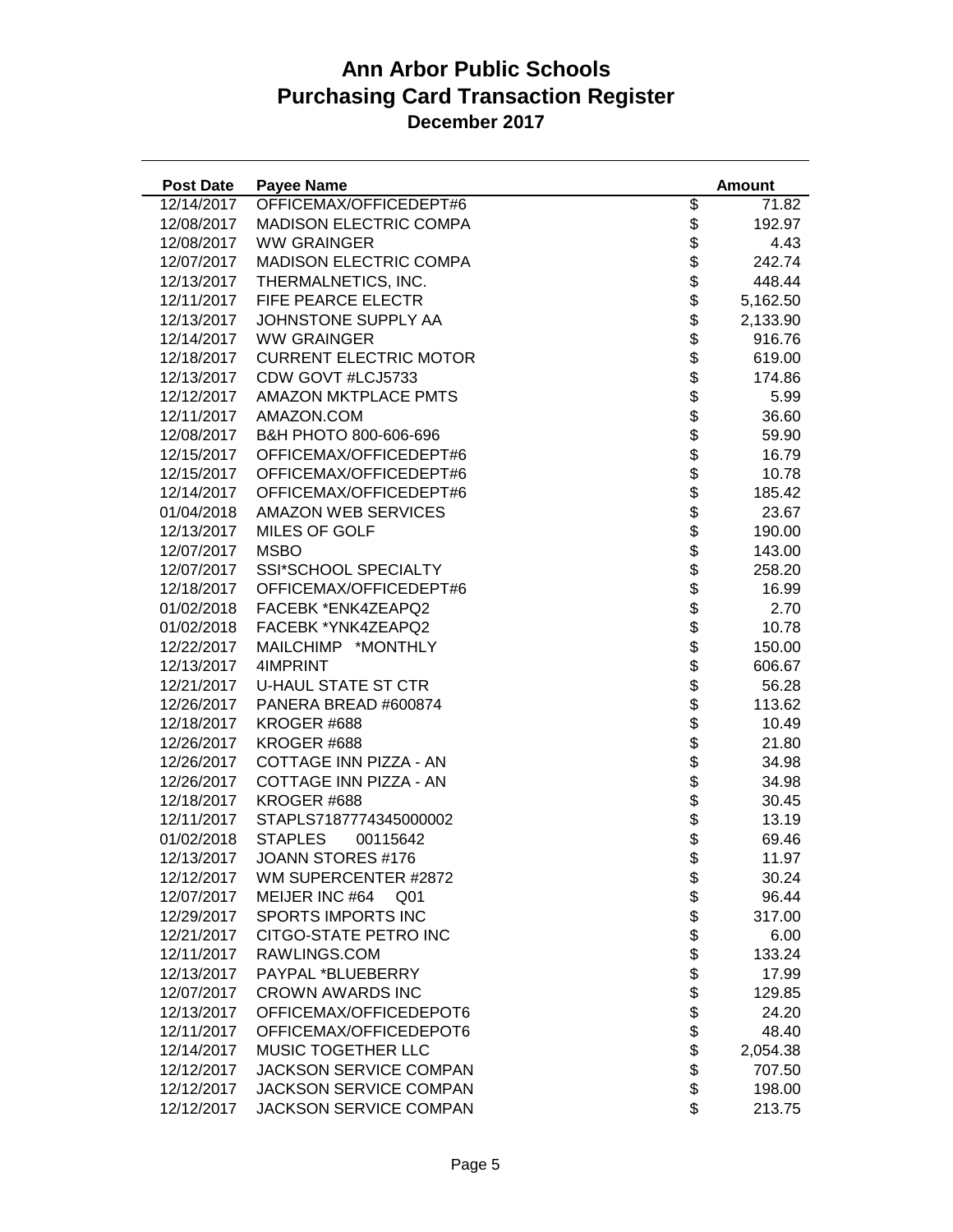| <b>Post Date</b> | <b>Payee Name</b>                  |                                  | <b>Amount</b> |
|------------------|------------------------------------|----------------------------------|---------------|
| 12/15/2017       | <b>CRAIGSLIST.ORG</b>              | \$                               | 15.00         |
| 12/21/2017       | GFS STORE #1973                    | \$                               | 9.99          |
| 12/20/2017       | PANDA EXPRESS #2101                | \$                               | 185.00        |
| 12/15/2017       | GFS STORE #1973                    |                                  | 30.77         |
| 12/14/2017       | MEIJER INC #027<br>Q <sub>01</sub> |                                  | 880.35        |
| 12/14/2017       | MEIJER INC #64<br>Q <sub>01</sub>  |                                  | 11.58         |
| 12/14/2017       | MEIJER INC #64<br>Q <sub>01</sub>  |                                  | 114.99        |
| 12/14/2017       | MEIJER INC #64<br>Q <sub>01</sub>  |                                  | 153.12        |
| 12/11/2017       | MEIJER INC #173<br>Q <sub>01</sub> |                                  | 12.48         |
| 12/11/2017       | <b>TARGET</b><br>00006346          |                                  | 9.99          |
| 12/06/2017       | OFFICEMAX/OFFICEDEPT#6             |                                  | 62.98         |
| 12/29/2017       | <b>S&amp;S WORLDWIDE-ONLINE</b>    |                                  | 100.76        |
| 12/28/2017       | OTC BRANDS, INC.                   |                                  | 8.17          |
| 12/28/2017       | OTC BRANDS, INC.                   |                                  | 255.54        |
| 12/19/2017       | ACE BARNES HARDWARE                | \$\$\$\$\$\$\$\$\$\$\$\$\$\$\$\$ | 26.95         |
| 12/19/2017       | CENTERSOURCE SYSTEMS L             |                                  | 56.41         |
| 12/15/2017       | GFS STORE #1973                    |                                  | 62.03         |
| 12/14/2017       | <b>S&amp;S WORLDWIDE-ONLINE</b>    | \$                               | 171.92        |
| 12/14/2017       | KROGER #688                        |                                  | 16.19         |
| 12/14/2017       | MEIJER INC #027<br>Q <sub>01</sub> |                                  | 189.54        |
| 12/14/2017       | MEIJER INC #64<br>Q <sub>01</sub>  |                                  | 21.35         |
| 12/14/2017       | MEIJER INC #64<br>Q <sub>01</sub>  |                                  | 19.75         |
| 12/14/2017       | MEIJER INC #64<br>Q <sub>01</sub>  |                                  | 157.41        |
| 12/14/2017       | MEIJER INC #64<br>Q <sub>01</sub>  |                                  | 59.66         |
| 12/11/2017       | JOANN STORES #176                  |                                  | 1,636.78      |
| 12/28/2017       | CDW GOVT #LGD3090                  |                                  | 170.95        |
| 12/21/2017       | CDW GOVT #LFC8810                  |                                  | 1,348.99      |
| 12/21/2017       | AHMOS - DEXTER INC                 |                                  | 362.77        |
| 12/22/2017       | <b>BARRY BAGELS</b>                |                                  | 73.93         |
| 12/11/2017       | <b>AMAZON MKTPLACE PMTS</b>        |                                  | 73.72         |
| 12/26/2017       | PANERA BREAD #601366               |                                  | 151.91        |
| 12/22/2017       | OFFICEMAX/OFFICEDEPOT6             |                                  | 2.68          |
| 12/21/2017       | 1102 DOMINOS PIZZA                 | \$                               | 50.50         |
| 12/15/2017       | KROGER #688                        | \$                               | 5.98          |
| 12/26/2017       | PLUM MARKET - ANN                  | \$                               | 82.41         |
| 12/22/2017       | MEIJER INC #64<br>Q <sub>01</sub>  | \$                               | 38.84         |
| 12/22/2017       | <b>BANGKOK CUISINE ANN AR</b>      |                                  | 455.00        |
| 12/18/2017       | <b>JERUSALEM GARDEN -- LI</b>      |                                  | 204.05        |
| 12/11/2017       | COTTAGE INN PIZZA - AN             |                                  | 159.93        |
| 12/11/2017       | COTTAGE INN PIZZA - AN             |                                  | 87.97         |
| 12/14/2017       | JIMMY JOHNS # 90016 M              |                                  | 43.52         |
| 12/22/2017       | TST* ARBOR BREWING COM             |                                  | 597.00        |
| 12/18/2017       | <b>BUFFALO WILD WINGS 369</b>      |                                  | 858.80        |
| 12/11/2017       | <b>SUBWAY</b><br>00482414          | \$\$\$\$\$\$\$\$\$\$\$\$\$\$     | 78.00         |
| 12/11/2017       | KROGER #688                        |                                  | 17.48         |
| 12/21/2017       | TIM HORTON'S #916595               |                                  | 7.99          |
| 12/21/2017       | TIM HORTON'S #916595               |                                  | 4.19          |
| 12/06/2017       | JIMMY JOHNS # 90016 M              |                                  | 36.68         |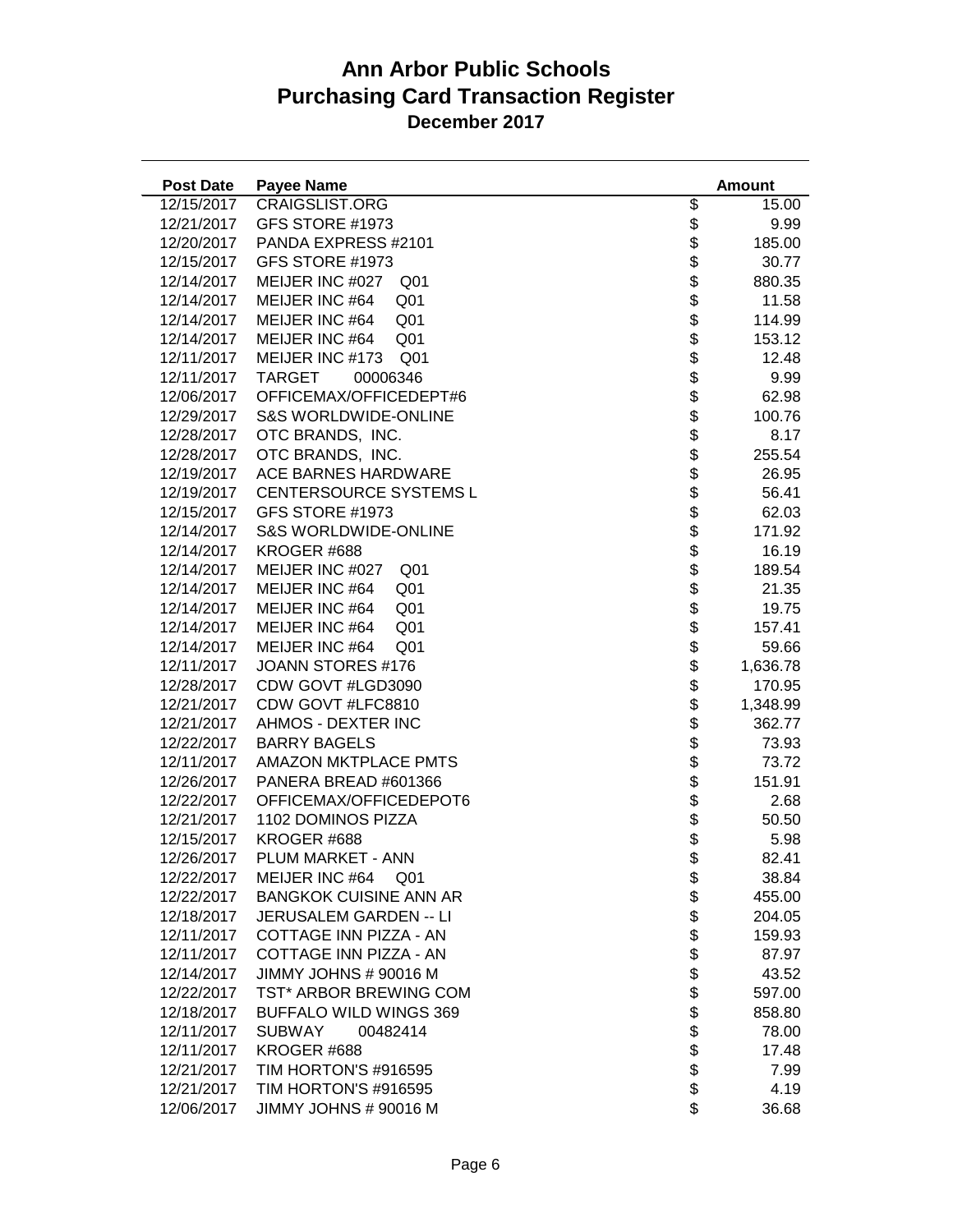| <b>Post Date</b> | <b>Payee Name</b>                 |                                            | <b>Amount</b> |
|------------------|-----------------------------------|--------------------------------------------|---------------|
| 12/08/2017       | <b>AMAZON MKTPLACE PMTS</b>       | \$                                         | 11.74         |
| 12/07/2017       | <b>AMAZON MKTPLACE PMTS</b>       | \$                                         | 50.72         |
| 12/05/2017       | <b>AMAZON MKTPLACE PMTS</b>       | \$                                         | 6.99          |
| 12/27/2017       | OFFICEMAX/OFFICEDEPT#6            |                                            | 6.43          |
| 12/18/2017       | GFS STORE #1973                   |                                            | 22.47         |
| 12/14/2017       | <b>AMAZON MKTPLACE PMTS</b>       |                                            | 93.98         |
| 12/11/2017       | <b>AMAZON MKTPLACE PMTS</b>       |                                            | 39.39         |
| 12/11/2017       | <b>AMAZON MKTPLACE PMTS</b>       |                                            | 18.22         |
| 12/11/2017       | <b>AMAZON MKTPLACE PMTS</b>       | <b>おおおおおおおおおお</b>                          | 7.95          |
| 12/07/2017       | <b>AMAZON MKTPLACE PMTS</b>       |                                            | 55.70         |
| 12/26/2017       | MEIJER INC #64<br>Q01             |                                            | 13.98         |
| 12/22/2017       | SQU*SQ *BLUE CAB COMPA            |                                            | 32.00         |
| 12/19/2017       | AMAZON MKTPLACE PMTS              |                                            | 16.97         |
| 12/14/2017       | <b>AMAZON MKTPLACE PMTS</b>       |                                            | 26.99         |
| 12/26/2017       | INT*IN *TEAM SPORTS PL            | \$                                         | 1,000.00      |
| 12/19/2017       | <b>FCCLA</b>                      |                                            | (247.00)      |
| 12/05/2017       | <b>FCCLA</b>                      |                                            | 247.00        |
| 12/05/2017       | <b>FCCLA</b>                      |                                            | 247.00        |
| 12/22/2017       | PAYPAL *SQUAREONEED               |                                            | 100.00        |
| 12/26/2017       | <b>BGSU E-COMMERCE PYMT</b>       |                                            | 45.00         |
| 12/07/2017       | COLLEGEBOARD*SAT ONLN.            |                                            | 48.00         |
| 12/21/2017       | MEIJER INC #64<br>Q <sub>01</sub> |                                            | 11.96         |
| 12/11/2017       | REALLY GOOD *                     |                                            | 152.27        |
| 12/07/2017       | <b>AMAZON MKTPLACE PMTS</b>       | \$\$\$\$\$\$\$\$\$\$\$\$\$\$\$\$\$\$\$\$\$ | (65.98)       |
| 12/26/2017       | STADIUM TROPHY INC                |                                            | 107.74        |
| 12/22/2017       | OFFICEMAX/OFFICEDEPOT             |                                            | 20.76         |
| 12/05/2017       | <b>AMAZON MKTPLACE PMTS</b>       |                                            | 49.95         |
| 12/14/2017       | AMAZON.COM                        |                                            | 190.13        |
| 12/14/2017       | <b>AMAZON MKTPLACE PMTS</b>       |                                            | 100.41        |
| 12/13/2017       | AMAZON MKTPLACE PMTS              |                                            | 49.39         |
| 12/13/2017       | <b>AMAZON MKTPLACE PMTS</b>       |                                            | 30.16         |
| 12/13/2017       | <b>AMAZON MKTPLACE PMTS</b>       |                                            | 36.78         |
| 12/26/2017       | COOLE SCHOOL                      | \$                                         | 514.80        |
| 12/08/2017       | <b>DEMCO INC</b>                  | $\ddot{\$}$                                | 258.52        |
| 12/13/2017       | DEMCO INC                         | \$                                         | 16.57         |
| 12/12/2017       | <b>SSI*SCHOOL SPECIALTY</b>       | \$                                         | 58.29         |
| 12/15/2017       | MEIJER INC #027 Q01               |                                            | 78.40         |
| 12/12/2017       | SSI*SCHOOL SPECIALTY              |                                            | 22.50         |
| 12/14/2017       | OFFICEMAX/OFFICEDEPT#6            |                                            | 27.24         |
| 12/19/2017       | LAMINATOR.COM                     |                                            | 164.41        |
| 12/12/2017       | AMAZON.COM                        |                                            | 139.60        |
| 12/07/2017       | AMAZON.COM                        |                                            | 478.20        |
| 12/07/2017       | USPS PO 2525100130                |                                            | 55.65         |
| 12/26/2017       | USPS PO 2502800106                | <b>おおおおおおおおおお</b>                          | 3.84          |
| 12/06/2017       | <b>DEMCO INC</b>                  |                                            | 209.54        |
| 12/22/2017       | OFFICEMAX/OFFICEDEPT#6            |                                            | 28.77         |
| 12/21/2017       | <b>AMAZON MKTPLACE PMTS</b>       |                                            | 44.05         |
| 12/28/2017       | OTC BRANDS, INC.                  | \$                                         | 217.75        |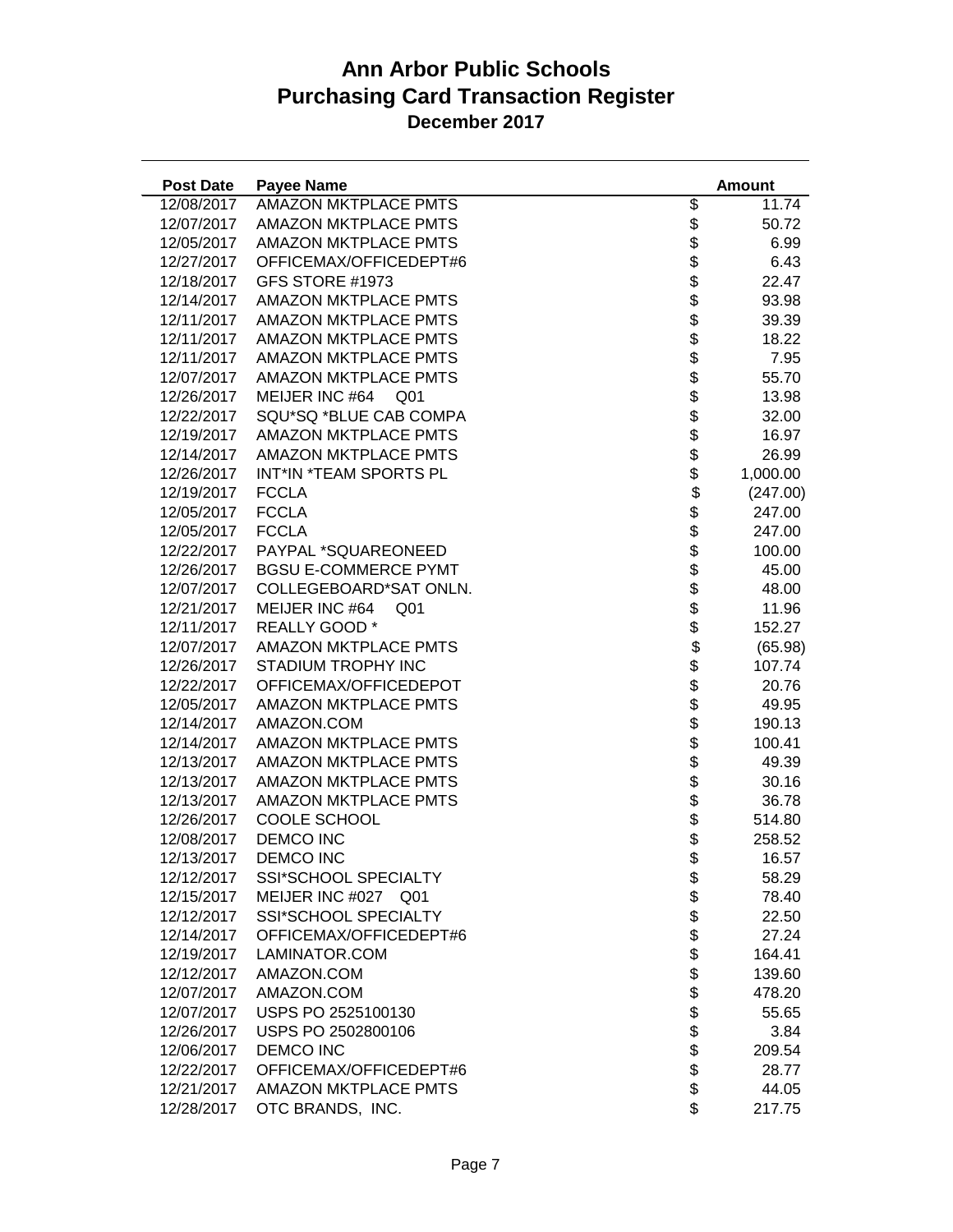| <b>Post Date</b> | <b>Payee Name</b>             |                                                                            | <b>Amount</b> |
|------------------|-------------------------------|----------------------------------------------------------------------------|---------------|
| 12/26/2017       | <b>POWTOON</b>                | \$                                                                         | 35.88         |
| 12/11/2017       | WAL-MART #5761                |                                                                            | 35.89         |
| 12/11/2017       | <b>FAES CONFERENCES</b>       |                                                                            | 167.14        |
| 12/06/2017       | COLLEGEBOARDWORKSHOPS         |                                                                            | 240.00        |
| 12/21/2017       | TJMAXX #0176                  |                                                                            | 27.96         |
| 12/26/2017       | <b>SCREENAGERS</b>            |                                                                            | 650.00        |
| 12/12/2017       | AMAZON.COM                    |                                                                            | 31.72         |
| 12/13/2017       | THE INSTITUTE FOR EXCE        |                                                                            | 66.99         |
| 12/22/2017       | <b>SCHOOL HEALTH CORP</b>     |                                                                            | 233.02        |
| 12/20/2017       | STEVE WEISS MUSIC INC         |                                                                            | 62.05         |
| 12/19/2017       | J W PEPPER AND SON INC        |                                                                            | 60.99         |
| 12/21/2017       | SCHOOL-TECH, INC              |                                                                            | 55.39         |
| 12/11/2017       | <b>GRAND TRAV RESORT</b>      |                                                                            | 464.10        |
| 12/20/2017       | DOLLAR BILL COPYING           |                                                                            | 337.74        |
| 12/18/2017       | DOLLAR BILL COPYING           |                                                                            | 321.67        |
| 12/18/2017       | DOLLAR BILL COPYING           |                                                                            | 166.00        |
| 12/15/2017       | PIKTOCHARTCO*460CCPTJH        |                                                                            | 29.00         |
| 12/14/2017       | <b>VARIDESK</b>               |                                                                            | 395.00        |
| 12/11/2017       | STK*SHUTTERSTOCK, INC.        |                                                                            | 49.00         |
| 12/07/2017       | FEDEXOFFICE 00008425          |                                                                            | 429.80        |
| 12/19/2017       | <b>PARTY CITY</b>             |                                                                            | 41.25         |
| 12/05/2017       | JOANN STORES #176             |                                                                            | 13.98         |
| 12/13/2017       | USPS.COM POSTAL STORE         |                                                                            | 32.61         |
| 12/26/2017       | USPS PO 2518300118            | \$\$\$\$\$\$\$\$\$\$\$\$\$\$\$\$\$\$\$\$\$\$\$\$\$\$\$\$\$\$\$\$\$\$\$\$\$ | 3.50          |
| 12/12/2017       | USPS PO 2518300118            |                                                                            | 3.00          |
| 12/11/2017       | USPS PO 2518300118            |                                                                            | 2.24          |
| 12/19/2017       | <b>MAGNATAGVISIBLESYSTEMS</b> |                                                                            | 134.41        |
| 12/08/2017       | OFFICEMAX/OFFICEDEPT#6        |                                                                            | 23.19         |
| 12/08/2017       | OFFICEMAX/OFFICEDEPT#6        |                                                                            | 18.62         |
| 12/07/2017       | <b>AMAZON MKTPLACE PMTS</b>   |                                                                            | 22.20         |
| 12/15/2017       | PRZCHARGE.PREZI.COM           |                                                                            | 20.00         |
| 12/06/2017       | ARBOR SPRINGS WATER CO        |                                                                            | 401.75        |
| 12/11/2017       | QUICKMEDICAL INC              |                                                                            | 52.28         |
| 12/12/2017       | MEIJER INC #027<br>Q01        | \$                                                                         | 38.79         |
| 12/11/2017       | <b>MSBO</b>                   | \$                                                                         | 320.00        |
| 12/07/2017       | OFFICEMAX/OFFICEDEPT#6        | \$                                                                         | 88.62         |
| 12/22/2017       | USPS PO 2502800106            |                                                                            | 34.84         |
| 12/21/2017       | FEDEX 789028510321            |                                                                            | 28.00         |
| 12/20/2017       | USPS KIOSK 2502809553         |                                                                            | 12.75         |
| 12/13/2017       | USPS PO 2502800106            |                                                                            | 15.28         |
| 12/11/2017       | USPS PO 2502800106            |                                                                            | 7.08          |
| 12/06/2017       | USPS PO 2502800106            |                                                                            | 7.08          |
| 12/06/2017       | FEDEX 788748739364            |                                                                            | 30.00         |
| 12/19/2017       | PANERA BREAD #600874          | <b>88888888888</b>                                                         | 113.62        |
| 12/18/2017       | <b>MARRIOTT ANN ARBOR</b>     |                                                                            | 46.52         |
| 12/18/2017       | COTTAGE INN PIZZA - AN        |                                                                            | 77.78         |
| 12/13/2017       | <b>MARRIOTT ANN ARBOR</b>     |                                                                            | 1,286.10      |
| 12/08/2017       | PANERA BREAD #600874          | \$                                                                         | 98.95         |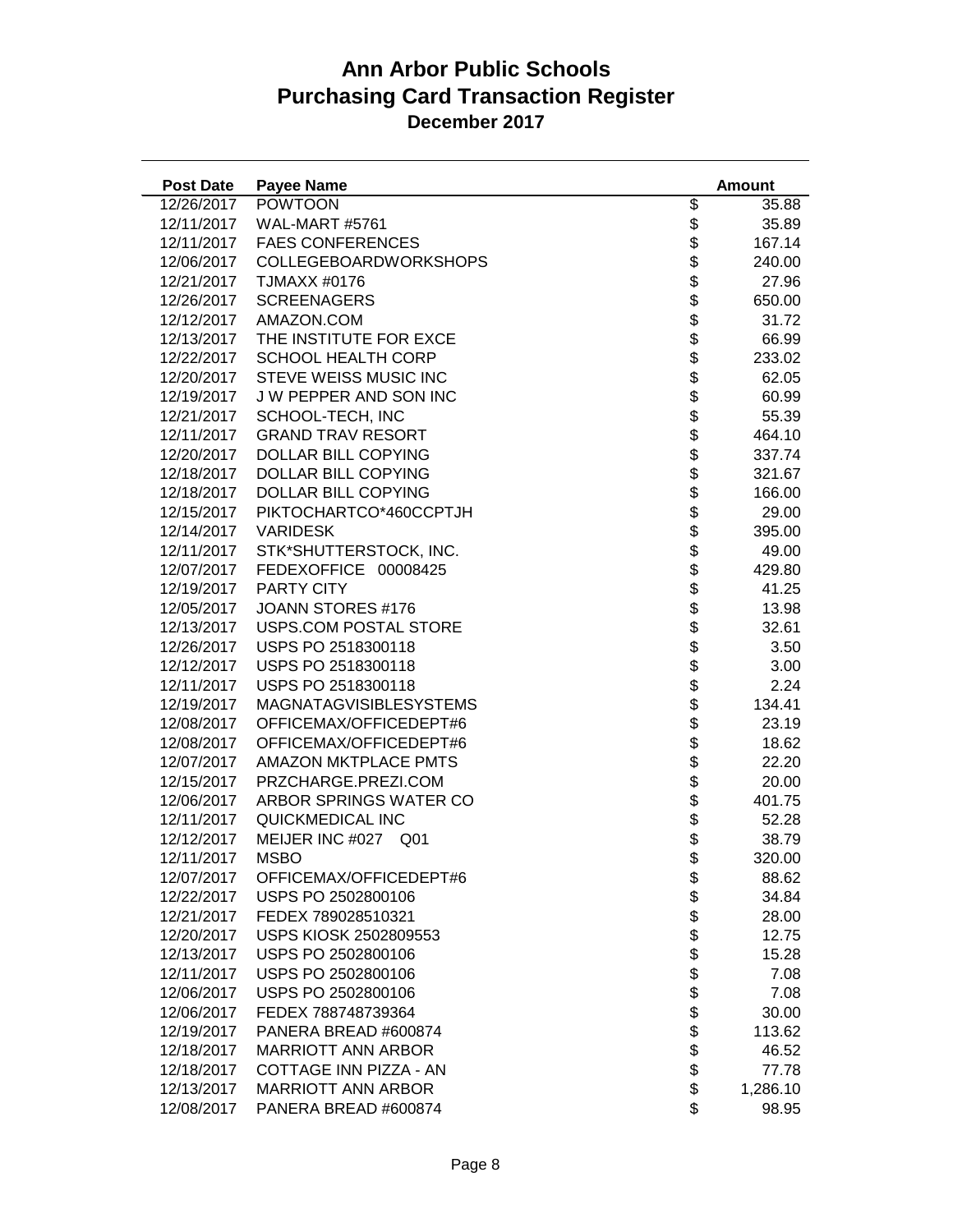| <b>Post Date</b> | <b>Payee Name</b>                  |                                                                          | <b>Amount</b> |
|------------------|------------------------------------|--------------------------------------------------------------------------|---------------|
| 12/06/2017       | PANERA BREAD #600874               | \$                                                                       | 66.77         |
| 12/06/2017       | OFFICEMAX/OFFICEDEPT#6             | \$                                                                       | 311.33        |
| 12/11/2017       | THOMSON WEST*TCD                   | \$                                                                       | 286.00        |
| 12/08/2017       | ADOBE *ACROPRO SUBS                |                                                                          | 15.89         |
| 12/13/2017       | THE PRODUCE STATIO                 |                                                                          | 124.44        |
| 12/08/2017       | STADIUM TROPHY INC                 |                                                                          | 265.50        |
| 12/12/2017       | SWIMOUTLET.COM                     |                                                                          | 58.80         |
| 12/26/2017       | <b>QUILL CORPORATION</b>           |                                                                          | 78.70         |
| 12/19/2017       | <b>TARGET</b><br>00006346          |                                                                          | 40.23         |
| 12/14/2017       | QUILL CORPORATION                  |                                                                          | 81.72         |
| 12/27/2017       | ARC - MI MADISON HGTS              |                                                                          | 618.19        |
| 12/22/2017       | OFFICE DEPOT #1170                 |                                                                          | 39.15         |
| 12/22/2017       | OFFICEMAX/OFFICEDEPT#6             |                                                                          | 13.99         |
| 12/22/2017       | OFFICEMAX/OFFICEDEPT#6             |                                                                          | 205.64        |
| 12/06/2017       | WASHTENAW CO ENVRMTL H             |                                                                          | 131.00        |
| 12/18/2017       | <b>DOLLAR TREE</b>                 |                                                                          | 30.74         |
| 12/20/2017       | FRESH THYME #608 Y                 |                                                                          | 41.15         |
| 12/19/2017       | SAMSCLUB #6667                     |                                                                          | (3.70)        |
| 12/18/2017       | AMAZONPRIME MEMBERSHIP             |                                                                          | 51.94         |
| 12/18/2017       | GFS STORE #0868                    |                                                                          | 68.19         |
| 12/18/2017       | KROGER #689                        |                                                                          | 28.78         |
| 12/18/2017       | MEIJER INC #032<br>Q <sub>01</sub> |                                                                          | 15.87         |
| 12/18/2017       | SAMSCLUB #6667                     |                                                                          | 225.62        |
| 12/18/2017       | SAMSCLUB #6666                     | \$\$\$\$\$\$\$\$\$\$\$\$\$\$\$\$\$\$\$\$\$\$\$\$\$\$\$\$\$\$\$\$\$\$\$\$ | 36.54         |
| 12/18/2017       | WAL-MART #5472                     |                                                                          | 24.30         |
| 12/22/2017       | APPLEBEES 808465180846             |                                                                          | 92.30         |
| 12/05/2017       | PANERA BREAD #601105               |                                                                          | 29.98         |
| 12/13/2017       | GFS STORE #0868                    |                                                                          | 45.22         |
| 12/21/2017       | DOMINO'S 1109                      |                                                                          | 93.45         |
| 12/08/2017       | LITTLE CAESARS 0007 00             |                                                                          | 63.81         |
| 12/08/2017       | DOMINO'S 1109                      |                                                                          | 74.41         |
| 12/14/2017       | PANERA BREAD #600874               |                                                                          | 87.95         |
| 12/13/2017       | <b>TARGET</b><br>00006346          | \$                                                                       | 12.87         |
| 12/08/2017       | NO THAI - KERRYTOWN                | \$                                                                       | 37.48         |
| 12/05/2017       | <b>BUSCH'S #1035</b>               | \$                                                                       | 12.53         |
| 12/22/2017       | KROGER #605                        | \$                                                                       | 381.56        |
| 12/19/2017       | KROGER #577                        |                                                                          | 29.55         |
| 12/18/2017       | <b>HUNGRY HOWIES 577</b>           |                                                                          | 39.76         |
| 12/08/2017       | PANERA BREAD #600876               |                                                                          | 45.44         |
| 12/07/2017       | MEIJER INC #72<br>Q <sub>01</sub>  |                                                                          | 40.47         |
| 12/21/2017       | MEIJER INC #027<br>Q <sub>01</sub> |                                                                          | 11.88         |
| 12/20/2017       | SAMSCLUB #6667                     |                                                                          | 12.62         |
| 12/26/2017       | NUWAVE FISH AND CHICKE             |                                                                          | 84.46         |
| 12/22/2017       | <b>NUWAVE FISH AND CHICKE</b>      |                                                                          | 67.47         |
| 12/19/2017       | COTTAGE INN PIZZA - AN             | \$\$\$\$\$\$\$\$\$\$\$\$\$                                               | 65.96         |
| 12/19/2017       | COTTAGE INN PIZZA - AN             |                                                                          | 53.67         |
| 12/26/2017       | <b>BUFFALO WILD WINGS 369</b>      |                                                                          | 395.93        |
| 12/20/2017       | ARBOR SPRINGS WATER CO             |                                                                          | 58.50         |
|                  |                                    |                                                                          |               |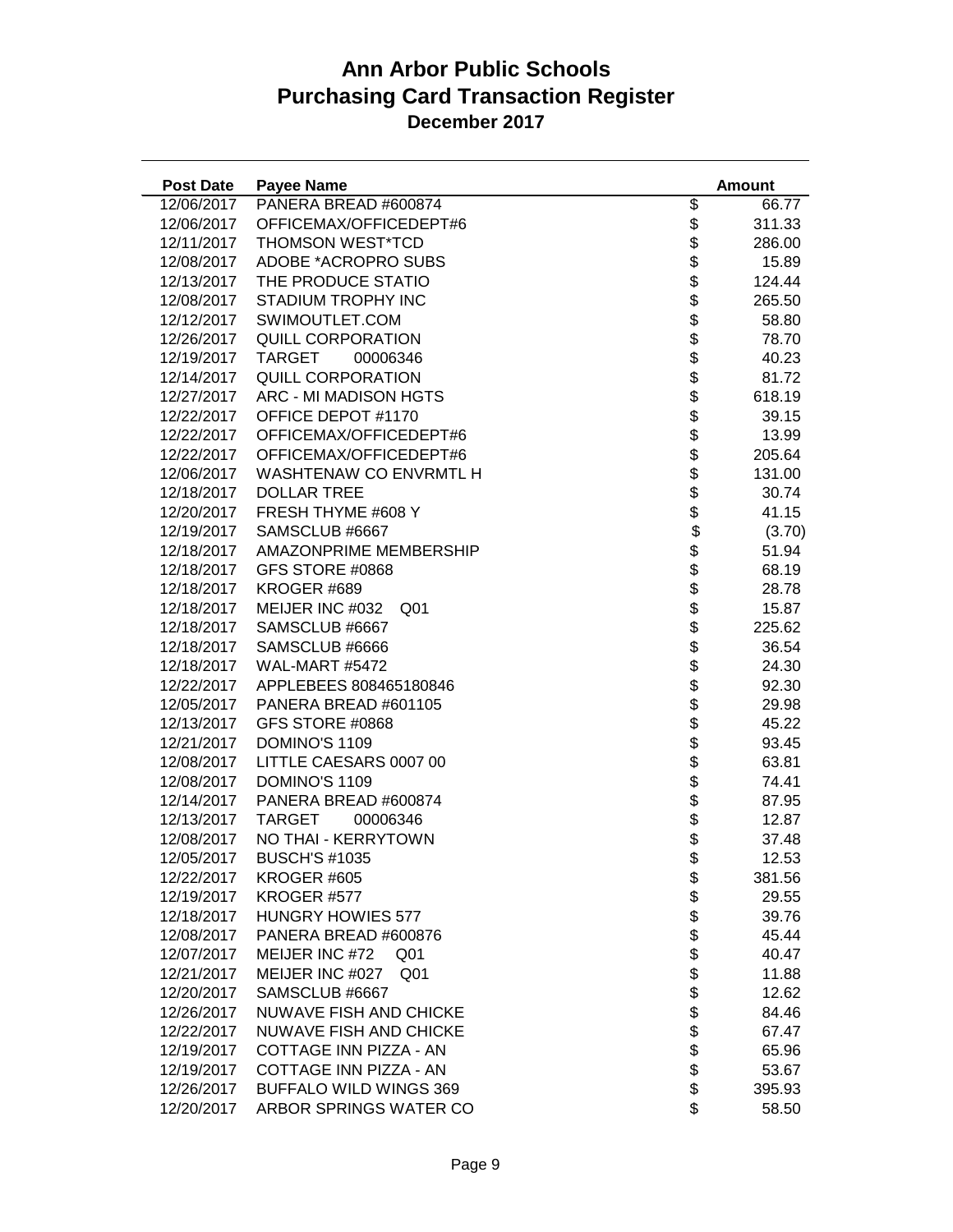| <b>Post Date</b> | <b>Payee Name</b>                  |                    | <b>Amount</b> |
|------------------|------------------------------------|--------------------|---------------|
| 12/08/2017       | KROGER #605                        | \$                 | 22.68         |
| 12/26/2017       | DIBELLA'S #104<br>Q <sub>25</sub>  | \$                 | 794.75        |
| 12/26/2017       | DIBELLA'S #104<br>Q <sub>25</sub>  |                    | 25.00         |
| 12/13/2017       | MEIJER INC #173<br>Q <sub>01</sub> |                    | 48.25         |
| 12/13/2017       | <b>BUFFALO WILD WINGS 369</b>      |                    | 200.94        |
| 12/07/2017       | POLLY'S #12                        |                    | 9.35          |
| 12/07/2017       | POLLY'S #12                        |                    | 52.12         |
| 12/06/2017       | MEIJER INC #173<br>Q <sub>01</sub> |                    | 19.96         |
| 12/05/2017       | COTTAGE INN PIZZA - AN             |                    | 44.97         |
| 01/04/2018       | <b>AMAZON MKTPLACE PMTS</b>        |                    | (39.96)       |
| 12/20/2017       | SQU*SQ *JEFFERSON MARK             |                    | 215.00        |
| 12/26/2017       | AMAZON.COM                         |                    | 20.95         |
| 12/22/2017       | AMAZON.COM                         |                    | 14.55         |
| 12/18/2017       | AMAZON.COM                         |                    | 84.44         |
| 12/15/2017       | AMAZON MKTPLACE PMTS               |                    | 16.24         |
| 12/12/2017       | AMAZON.COM                         |                    | 165.65        |
| 12/05/2017       | ARBOR SPRINGS WATER CO             |                    | 52.00         |
| 12/13/2017       | <b>AMAZON MKTPLACE PMTS</b>        |                    | 126.93        |
| 12/07/2017       | <b>AMAZON MKTPLACE PMTS</b>        |                    | 66.15         |
| 12/07/2017       | <b>DOLLARTREE</b>                  |                    | 15.00         |
| 12/22/2017       | THE QUARTER BISTRO                 |                    | 635.00        |
| 12/07/2017       | KROGER #688                        |                    | 10.59         |
| 12/20/2017       | PAYPAL *MATH LEAGUE                |                    | 120.00        |
| 12/18/2017       | GFS STORE #0868                    |                    | 104.54        |
| 12/18/2017       | AMAZON.COM                         |                    | 53.98         |
| 01/03/2018       | AMAZON.COM                         |                    | 38.13         |
| 01/03/2018       | <b>AMAZON MKTPLACE PMTS</b>        |                    | 6.12          |
| 12/07/2017       | MAIN TROPHY SUPPLY CO              |                    | 93.99         |
| 12/26/2017       | AMAZON.COM                         |                    | 64.75         |
| 12/20/2017       | AMAZON.COM                         |                    | 90.65         |
| 12/13/2017       | <b>AMAZON MKTPLACE PMTS</b>        |                    | 216.70        |
| 12/13/2017       | <b>AMAZON MKTPLACE PMTS</b>        | \$                 | 94.00         |
| 12/26/2017       | TROPHY DEPOT INC                   | \$                 | 22.47         |
| 12/22/2017       | LITTLE CAESARS 0007 00             | \$                 | 72.35         |
| 12/21/2017       | LITTLE CAESARS 0007 00             | \$                 | 60.20         |
| 12/19/2017       | LITTLE CAESARS 0007 00             | \$                 | 42.05         |
| 12/18/2017       | STADIUM TROPHY INC                 |                    | 53.00         |
| 01/02/2018       | SHOPKEEP.COM INC.                  |                    | 108.00        |
| 12/08/2017       | <b>DELTA</b><br>00621894712552     |                    | 149.40        |
| 12/08/2017       | <b>DELTA</b><br>00621894712530     |                    | 149.40        |
| 12/08/2017       | <b>DELTA</b><br>00621894712541     |                    | 149.40        |
| 12/08/2017       | <b>DELTA</b><br>00621894712526     |                    | 149.40        |
| 12/08/2017       | <b>DELTA</b><br>00621894712596     |                    | 149.40        |
| 12/08/2017       | <b>DELTA</b><br>00621894712585     | <b>88888888888</b> | 149.40        |
| 12/08/2017       | <b>DELTA</b><br>00621894712563     |                    | 149.40        |
| 12/08/2017       | <b>DELTA</b><br>00621894712574     |                    | 149.40        |
| 12/08/2017       | <b>DELTA</b><br>00621894712600     |                    | 149.40        |
| 12/08/2017       | <b>DELTA</b><br>00621893823880     | \$                 | 159.40        |